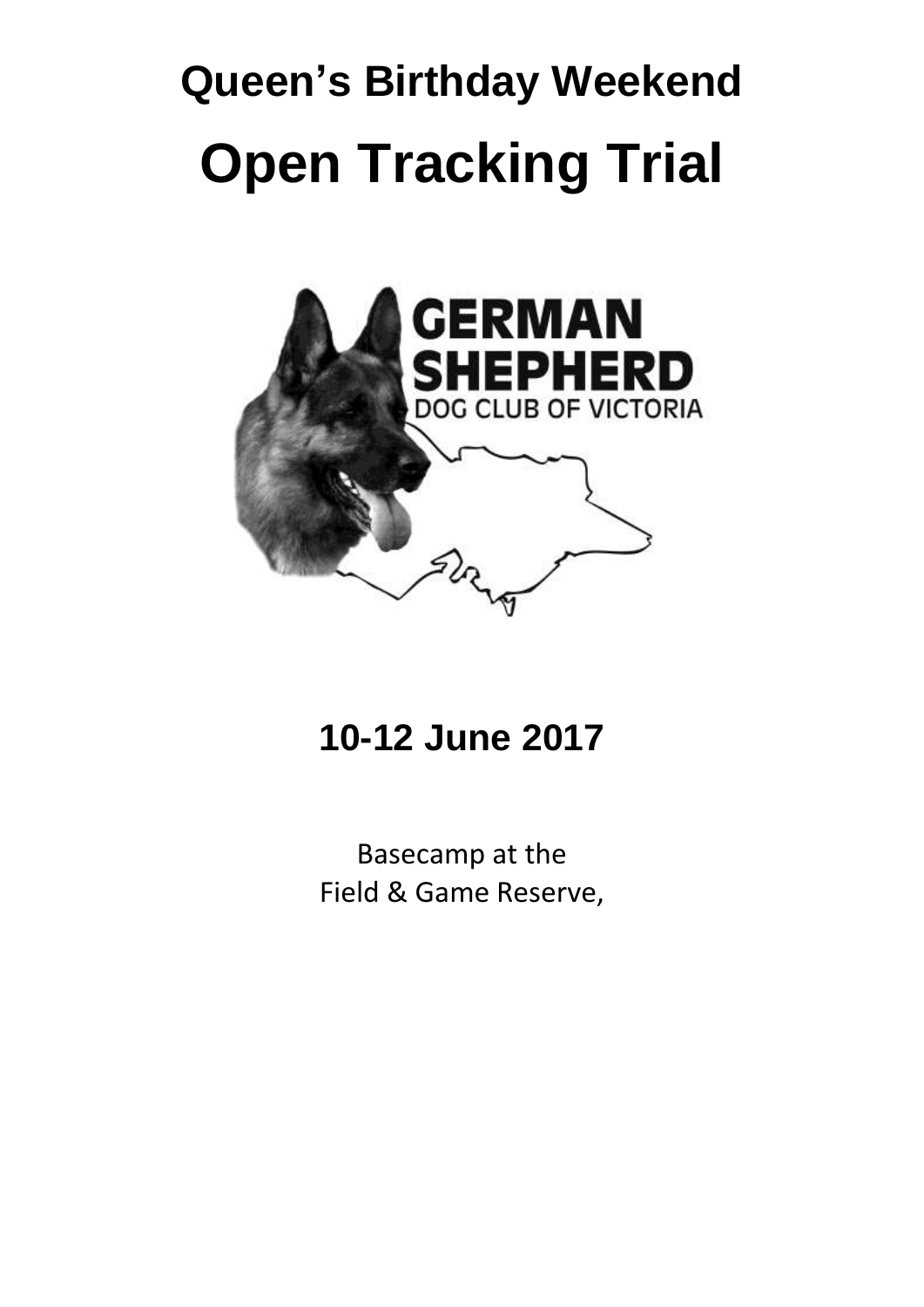#### SATURDAY 10<sup>th</sup> June 2017

| Cat                     | Dog/Owner                                                                             | <b>Breed</b>                            | D/B | <b>Tracklayer</b> | <b>Handler</b>        | Judge   | <b>Result</b> |
|-------------------------|---------------------------------------------------------------------------------------|-----------------------------------------|-----|-------------------|-----------------------|---------|---------------|
|                         | Test 1                                                                                |                                         |     |                   |                       |         |               |
| $\mathbf{1}$            | <b>Marksman Magic Melody</b><br>Mrs D Charters & Mrs J Pillinger                      | Doberman                                | B   | T. Pillinger      | J. Pillinger          | Dawn    | Very Good     |
| $\overline{2}$          | <b>Ellielane Hamishdancingprince</b><br>Mrs. S and Mr. T Scott                        | Papillon                                | D   | H. Raditsis       | S. Scott              | Michael | Very Good     |
|                         | Test 2                                                                                |                                         |     |                   |                       |         |               |
| 3                       | <b>Kovacs Tatsu</b><br>Dianne Hanley                                                  | <b>German Shepherd Dog</b>              | B   | R. McLeod         | Owner                 | Dawn    | Pass          |
| $\overline{\mathbf{4}}$ | Kormeister Onya (IID DEU)<br>Mrs P Henrickson                                         | Rottweiler                              | B   | Kate Baker        | <b>Annette Slavin</b> | Dawn    | Non Qual      |
| 5                       | Dual Ch (Neuter) (RO) Daventri Midnight<br>Dash CDX RAE4 JD SD SPD ET<br>Ms P Windlow | <b>Cavalier King Charles</b><br>Spaniel | D   | A.Lemay           | Owner                 | Judy    | Good          |
| 6                       | <b>Neut Ch Cavildown Prince George RN</b><br>Ms P Windlow                             | King Charles Spaniel                    | D   | A.Lemay           | Owner                 | Judy    | Non Qual      |
| $\overline{7}$          | <b>Rozate Only Fools Rush In</b><br>Rozate Kennels                                    | <b>Australian Shepherd</b>              | B   | A.Tilea           | R. Gerlach            | Michael | Non Qual      |
| 8                       | <b>Mercedes Meg CCD RE</b><br>Pam Scott                                               | Associate                               | B   | W. Potter         | Owner                 | Michael | Non Qual      |
|                         | Test 3                                                                                |                                         |     |                   |                       |         |               |
| 9                       | <b>Bodecka Carbon Copy</b><br>N & M Hawthorne                                         | <b>German Shepherd Dog</b>              | D   | L. Evertsen       | N Hawthorne           | Judy    | Non Qual      |
| 10                      | <b>Tammyscott</b><br>Pam Scott                                                        | Associate                               | B   | <b>B</b> Evertsen | Owner                 | Judy    | Good          |
| 11                      | <b>Ch Hounsley Hugo Boss</b><br>Mrs R Schlesinger                                     | <b>Beagle</b>                           | D   | D. Hamilton       | Owner                 | Michael | Very Good     |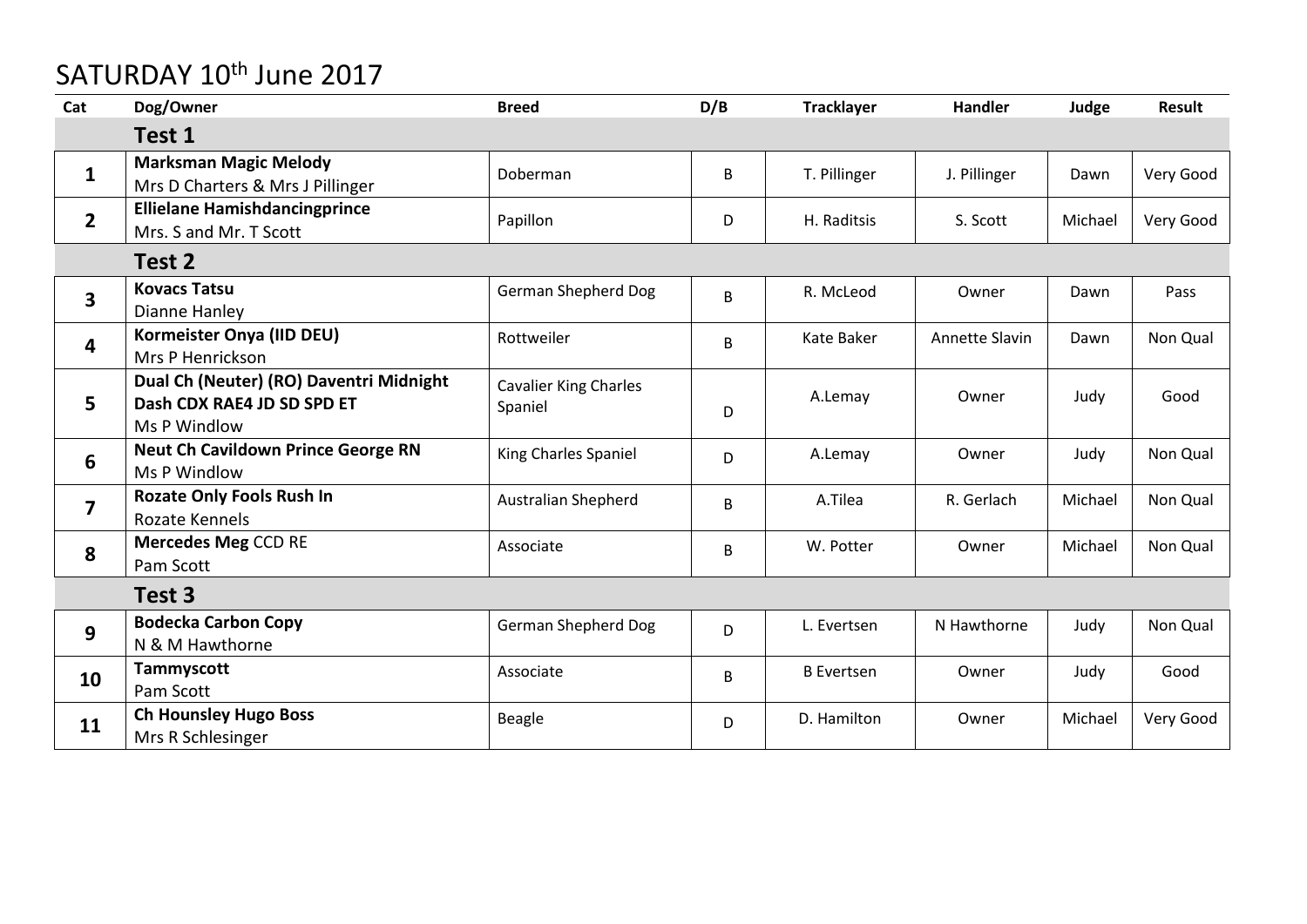#### SATURDAY 10<sup>th</sup> June 2017

| Cat | Dog/Owner                                                             | <b>Breed</b>                | D/B | <b>Tracklayer</b> | <b>Handler</b>        | Judge   | <b>Result</b> |
|-----|-----------------------------------------------------------------------|-----------------------------|-----|-------------------|-----------------------|---------|---------------|
|     | Test 4                                                                |                             |     |                   |                       |         |               |
| 12  | Neut. Ch. Clarelly Double Or Nothing RN TD<br>Mrs P Embleton          | White Swiss Shepherd<br>Dog | D   | R. Schlesinger    | <b>Trish Embleton</b> | Michael | Good          |
| 13  | <b>Gipfel Shadow Land TD</b><br>M & N Hawthorne                       | <b>German Shepherd Dog</b>  | D   | D. Hamilton       | Mary<br>Hawthorne     | Michael | Pass          |
| 14  | <b>Weilander Cold to Infinity (LH) (AI)</b><br>B & L Evertsen (Linda) | Weimaraner                  | B   | Y Ross            | L.Evertsen            | Judy    | Very Good     |
|     | Test 5                                                                |                             |     |                   |                       |         |               |
| 15  | <b>Ubersein The Magic's Back CD RN TD</b><br>Kate Baker               | Rottweiler                  | B   | S. Kovach         | Owner                 | Dawn    | Good          |
| 16  | Killara Miss Phryne Fisher TD<br>Anca Tilea                           | <b>German Shepherd Dog</b>  | B   | E. Catton         | Owner                 | Dawn    | Non Qual      |
|     | Test <sub>6</sub>                                                     |                             |     |                   |                       |         |               |
| 17  | Majella CCD RA TD JD<br><b>Yvonne Ross</b>                            | <b>Border Collie</b>        | B   | M. Coker          | Owner                 | Judy    | Very Good     |
| 18  | CH The Green Mill Murder 'A' 'Z' RN TD<br>R. Gerlach                  | <b>German Shepherd Dog</b>  | D   | H. Den Hartog     | Owner                 | Michael | Non Qual      |
|     | Test 7                                                                |                             |     |                   |                       |         |               |
| 19  | <b>Silverblue Stop Press TDX</b><br>Ms. M. K. Yarnold                 | <b>Cocker Spaniel</b>       | B   | L. Kovach         | Owner                 | Dawn    | Non Qual      |
| 20  | <b>ArchieBG TDX</b><br>Glenn Baker-Goldsmith                          | Associate                   | D   | <b>B</b> Evertsen | Owner                 | Judy    | Non Qual      |
| 21  | <b>ELLIETHOMPSON CCD TDX RN</b><br>Mr C Thompson                      | Associate                   | B   | M. Coker          | Owner                 | Judy    | Non Qual      |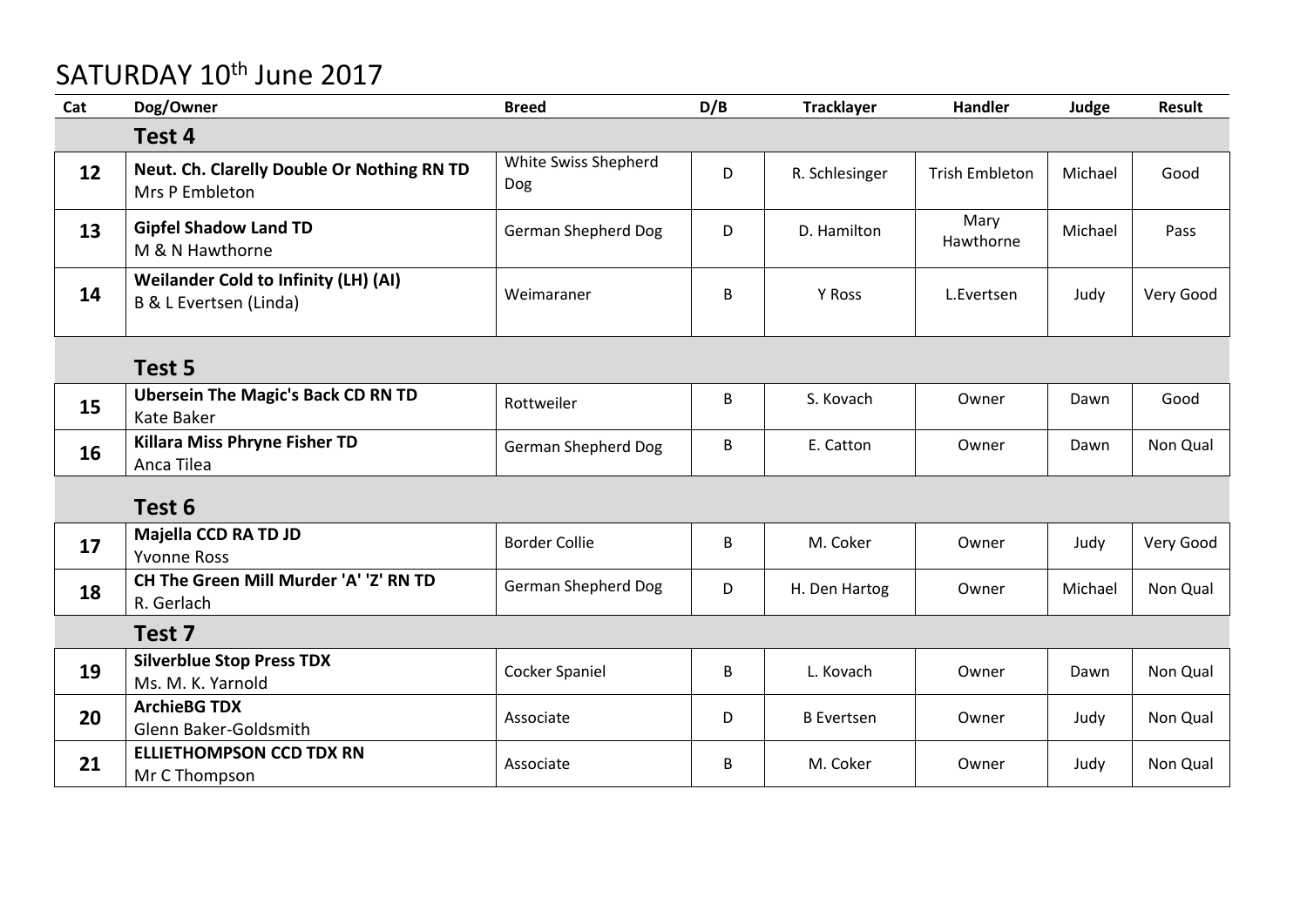#### SATURDAY 10<sup>th</sup> June 2017

| Cat | Dog/Owner                                                         | <b>Breed</b>             | D/B | <b>Tracklayer</b> | <b>Handler</b> | Judge   | Result   |
|-----|-------------------------------------------------------------------|--------------------------|-----|-------------------|----------------|---------|----------|
|     | Test 8                                                            |                          |     |                   |                |         |          |
| 22  | <b>Tullacrest Celtic Drift (AI) CD.RN.TDX</b><br>Lorraine Holland | Border Collie            |     | Les Kovach        | Owner          | Dawn    | Non Qual |
| 23  | Canicula Brynn RE. TDX. JD. SPD<br>Mrs. S and Mr. T Scott         | English Springer Spaniel | B   | . Lalor           | H. Raditsis    | Michael | Good     |

#### Saturday Track On

| Cat | Dog/Owner                                                        | Breed    | D/B | <b>Tracklayer</b> | <b>Handler</b> | Judge | <b>Result</b> |
|-----|------------------------------------------------------------------|----------|-----|-------------------|----------------|-------|---------------|
|     | Test 2                                                           |          |     |                   |                |       |               |
| 1A  | <b>Marksman Magic Melody</b><br>Mrs D Charters & Mrs J Pillinger | Doberman |     | . Pillinger       | J. Pillinger   | Dawn  | Very Good     |

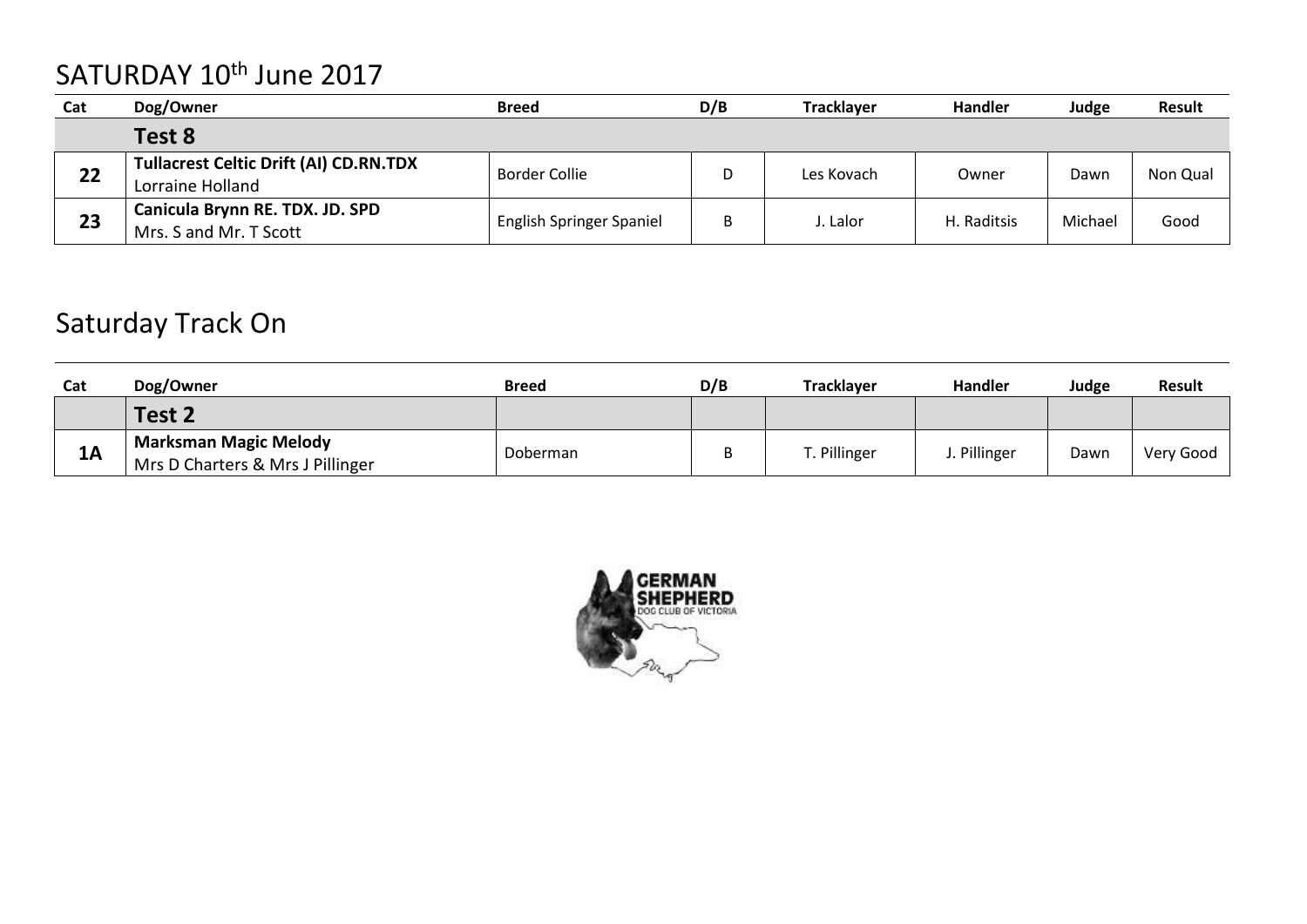### Sunday 11th June 2017

| Cat | Dog/Owner                            | <b>Breed</b>               | D/B | <b>Tracklayer</b> | <b>Handler</b> | Judge   | Result    |
|-----|--------------------------------------|----------------------------|-----|-------------------|----------------|---------|-----------|
|     | Test 1                               |                            |     |                   |                |         |           |
| 24  | <b>Ch Kesdar Runours Dont Matter</b> | Boxer                      | B   | K. Buckley        | A. Ryan        | Judy    | Good      |
|     | Ms A & C Ryan                        |                            |     |                   |                |         |           |
|     | Ch. Tweety Angels Of Baranya         | Nova Scotia Duck Tolling   |     |                   |                |         |           |
| 25  | Mrs R Strmecki                       | Retriever                  | D   | Owner             | Miro Strmecki  | Michael | Non Qual  |
|     | Test 2                               |                            |     |                   |                |         |           |
|     | <b>Maggie</b>                        | Associate                  | B   | Simon Bradley     | Owner          | Dawn    | Non Qual  |
| 26  | Sue Bradley                          |                            |     |                   |                |         |           |
| 27  | Ch. Orical Sofia of Chianti (AI)     | Finnish Lapphund           | B   | J. Vial           | Owner          | Judy    | Non Qual  |
|     | Lauren Mills                         |                            |     |                   |                |         |           |
|     | <b>Orical John of Deatnu</b>         | Finnish Lapphund           | D   | J. Vial           | Owner          | Judy    | Pass      |
| 28  | Lauren Mills                         |                            |     |                   |                |         |           |
|     | <b>Ch Rimerini Dare To Dream</b>     | <b>German Shepherd Dog</b> |     |                   |                |         |           |
| 29  | Lauren Brownhill                     | (LSC)                      | B   | <b>B.</b> Groves  | Owner          | Michael | Good      |
|     | <b>Bromhund Knight Rider</b>         | Weimaraner                 |     |                   |                |         |           |
| 30  | Dion Olszewski                       |                            | D   | K. Olszewski      | Owner          | Michael | Non Qual  |
|     | Test 3                               |                            |     |                   |                |         |           |
| 31  | <b>Austgem Black Rose (Neut)</b>     | Dobermann                  | B   | Gayle Johnston    | Owner          | Dawn    | Good      |
|     | Mike Kirkman                         |                            |     |                   |                |         |           |
| 32  | Graebrook Jenci                      | Hungarian Visla            | D   | Les Rudling       | Owner          | Michael | Very Good |
|     | Kay Mitchell                         |                            |     |                   |                |         |           |
|     | <b>Aufyre Jazzing With Hamish</b>    | <b>Gordon Setter</b>       | D   | Sonia Hall        | E. Catton      | Judy    | Non Qual  |
| 33  | Adam Catton (Handler Eddie Catton)   |                            |     |                   |                |         |           |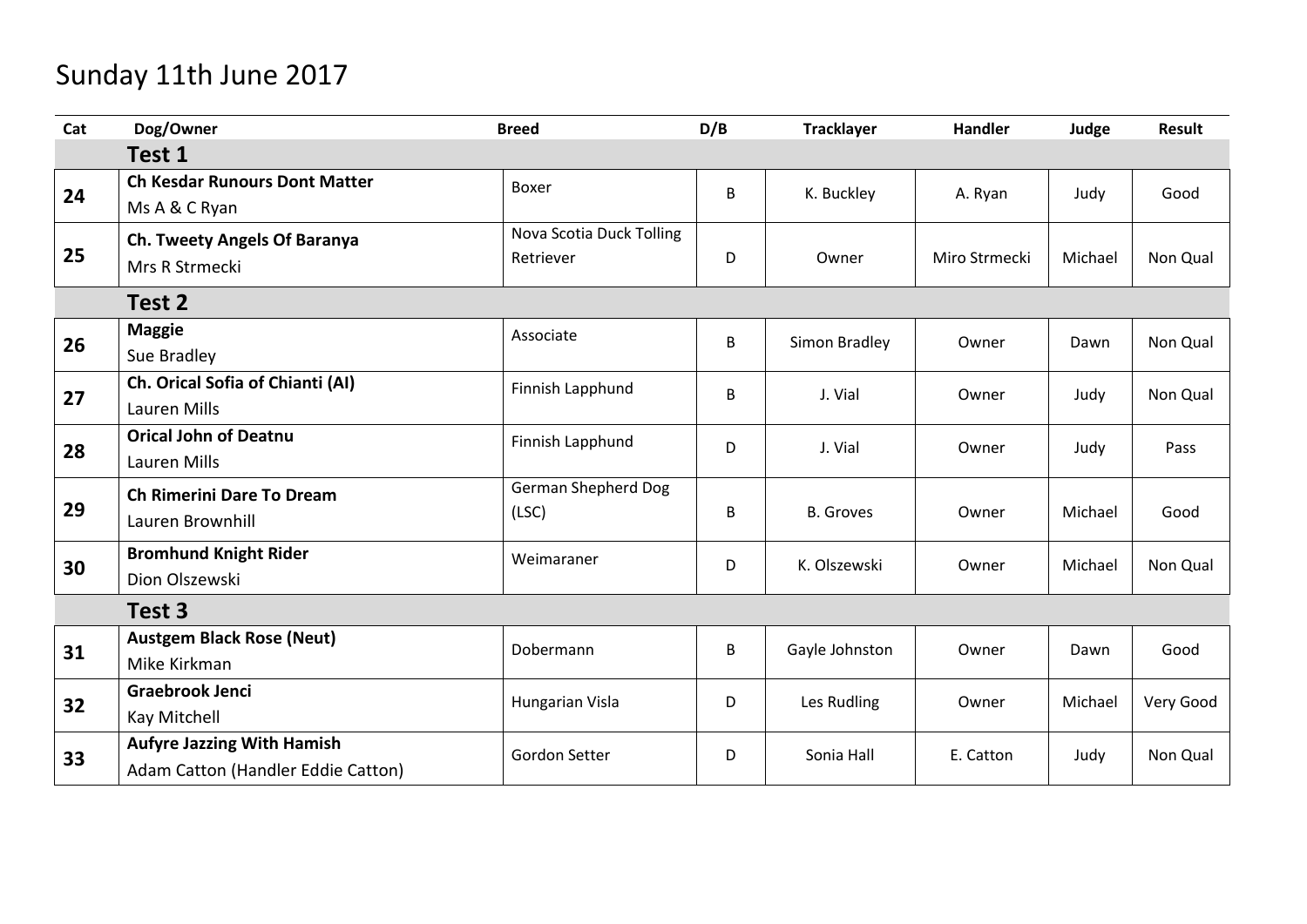### Sunday 11th June 2017

| Cat | Dog/Owner                                         | <b>Breed</b>               | D/B | <b>Tracklayer</b> | <b>Handler</b> | Judge   | Result    |
|-----|---------------------------------------------------|----------------------------|-----|-------------------|----------------|---------|-----------|
|     | Test 4                                            |                            |     |                   |                |         |           |
| 34  | <b>Aufyre Swinging With Argyle TD</b>             | <b>Gordon Setter</b>       | D   | M. Coker          | Owner          | Judy    | Non Qual  |
|     | <b>Adam Catton</b>                                |                            |     |                   |                |         |           |
| 35  | <b>Ch Hounsley Howard Showers</b>                 | Beagle                     | D   | L. Kovach         | Ken Mackay     | Dawn    | Very Good |
|     | Miss J Lalor & Mr P Hissey                        |                            |     |                   |                |         |           |
| 36  | Ch. Tinkata in the Light ofmy Halo TD             | Weimaraner (Longhair)      | B   | E. Catton         | K. Buckley     | Judy    | Good      |
|     | Mr M & Mrs K Buckley                              |                            |     |                   |                |         |           |
|     | Test 5                                            |                            |     |                   |                |         |           |
| 37  | <b>Marksman Thunder Lady TD (Neut)</b>            | Dobermann                  | B   | S. Kovach         | Owner          | Dawn    | Pass      |
|     | Mike Kirkman & Judy Pillinger                     |                            |     |                   |                |         |           |
| 38  | <b>Linwood Twilight Vanquisher CCD TD RA HSAs</b> | Australian Shepherd        | D   | Jacinta Poole     | Les Kovach     | Dawn    | Very Good |
|     | Mr L & Mrs S Kovach                               |                            |     |                   |                |         |           |
|     | Kwikpawsenya                                      | Associate (Siberian        | B   | Y. Ross           | Owner          | Judy    | Good      |
| 39  | Sonia Hall                                        | Husky)                     |     |                   |                |         |           |
|     | Ag Ch 400 Phineas Fogg                            |                            | D   | R. Kearney        | Owner          | Michael | Good      |
| 40  | Carole Denehey                                    | Associate                  |     |                   |                |         |           |
|     | Test 6                                            |                            |     |                   |                |         |           |
|     | Ch Hounsley Hey Ho Here She Goes (AI) TD          |                            |     |                   |                |         |           |
| 41  | Miss J Lalor & Mr P Hissey                        | Beagle                     | B   | H. Den Hartog     | Owner          | Michael | Very Good |
|     | Test 7                                            |                            |     |                   |                |         |           |
| 42  | Rozate I Got Things To Do RN. TDX. PT             | <b>Australian Shepherd</b> | D   | Peter Howard      | Sue Kovach     | Dawn    | Pass      |
|     | Mr L & Mrs S Kovach                               |                            |     |                   |                |         |           |
|     | <b>Grand Ch Colwhip Golden Shimmer CCD RAE</b>    |                            |     |                   |                |         |           |
| 43  | TDX HTM.S FS.S ET                                 | <b>German Shepherd Dog</b> | B   | R. Kearney        | Owner          | Michael | Non Qual  |
|     | Lauren Brownhill                                  |                            |     |                   |                |         |           |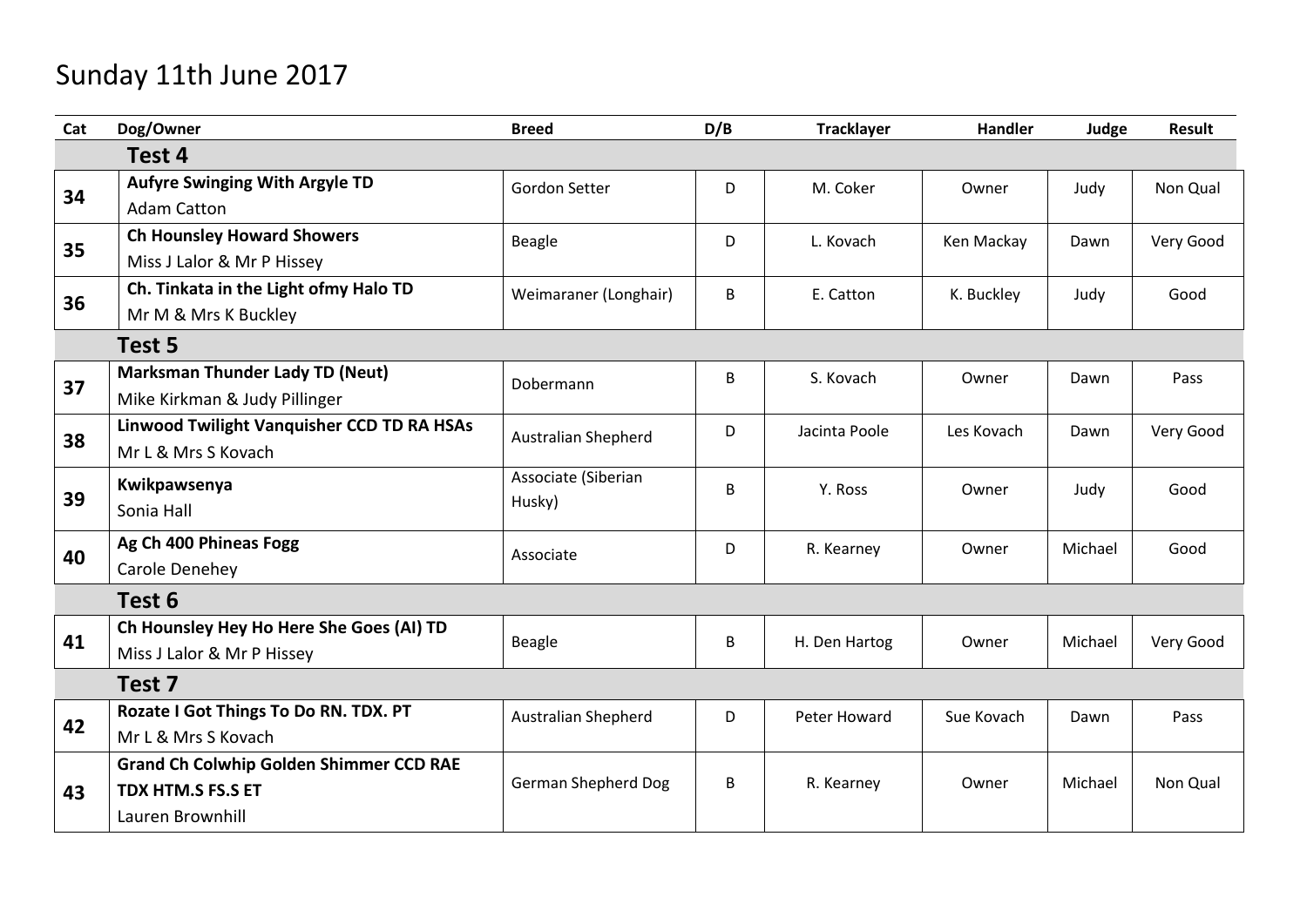### Sunday 11th June 2017

| Cat | Dog/Owner                                          | <b>Breed</b>               | D/B | <b>Tracklayer</b> | <b>Handler</b> | Judge   | <b>Result</b> |
|-----|----------------------------------------------------|----------------------------|-----|-------------------|----------------|---------|---------------|
|     | Test 8                                             |                            |     |                   |                |         |               |
|     | <b>Grandwest Pino</b>                              | <b>German Shepherd Dog</b> | D   |                   |                |         | <b>SCR</b>    |
| 44  | Mr G F Cole & Mrs M J Cole                         |                            |     |                   |                |         |               |
|     | Eddiebelleme                                       | Associate                  |     | M. Buckley        | Owner          | Judy    | Non Qual      |
| 45  | <b>Shirley Noble</b>                               |                            |     |                   |                |         |               |
|     | <b>Phoenix Brownhill CD RAE3 TDX HTM.N FS.N ET</b> | Associate                  | B   | Dearne Jackson    | Owner          | Michael | Non Qual      |
| 46  | Lauren Brownhill                                   |                            |     |                   |                |         |               |

### Sunday Track On

| Cat        | Dog/Owner                                  | Breed                      | D/B | <b>Tracklayer</b>        | <b>Handler</b> | Judge | Result   |
|------------|--------------------------------------------|----------------------------|-----|--------------------------|----------------|-------|----------|
|            | Test 2                                     |                            |     |                          |                |       |          |
|            | <b>Orical John of Deatnu</b>               | Finnish Lapphund           | D   | J. Vial                  | Owner          | Dawn  | Non Qual |
| <b>28A</b> | Lauren Mills                               |                            |     |                          |                |       |          |
| <b>38A</b> | Linwood Twilight Vanquisher CCD TD RA HSAs | <b>Australian Shepherd</b> | D   | M. Coker                 | L. Kovach      | Judy  | Pass     |
|            | Mr L & Mrs S Kovach                        |                            |     |                          |                |       |          |
|            | Kwikpawsenya                               | Associate (Siberian        | B   | <b>Glenn Baker-Smith</b> | Owner          |       |          |
| 39A        | Sonia Hall                                 | Husky)                     |     |                          |                | Dawn  | Non Qual |

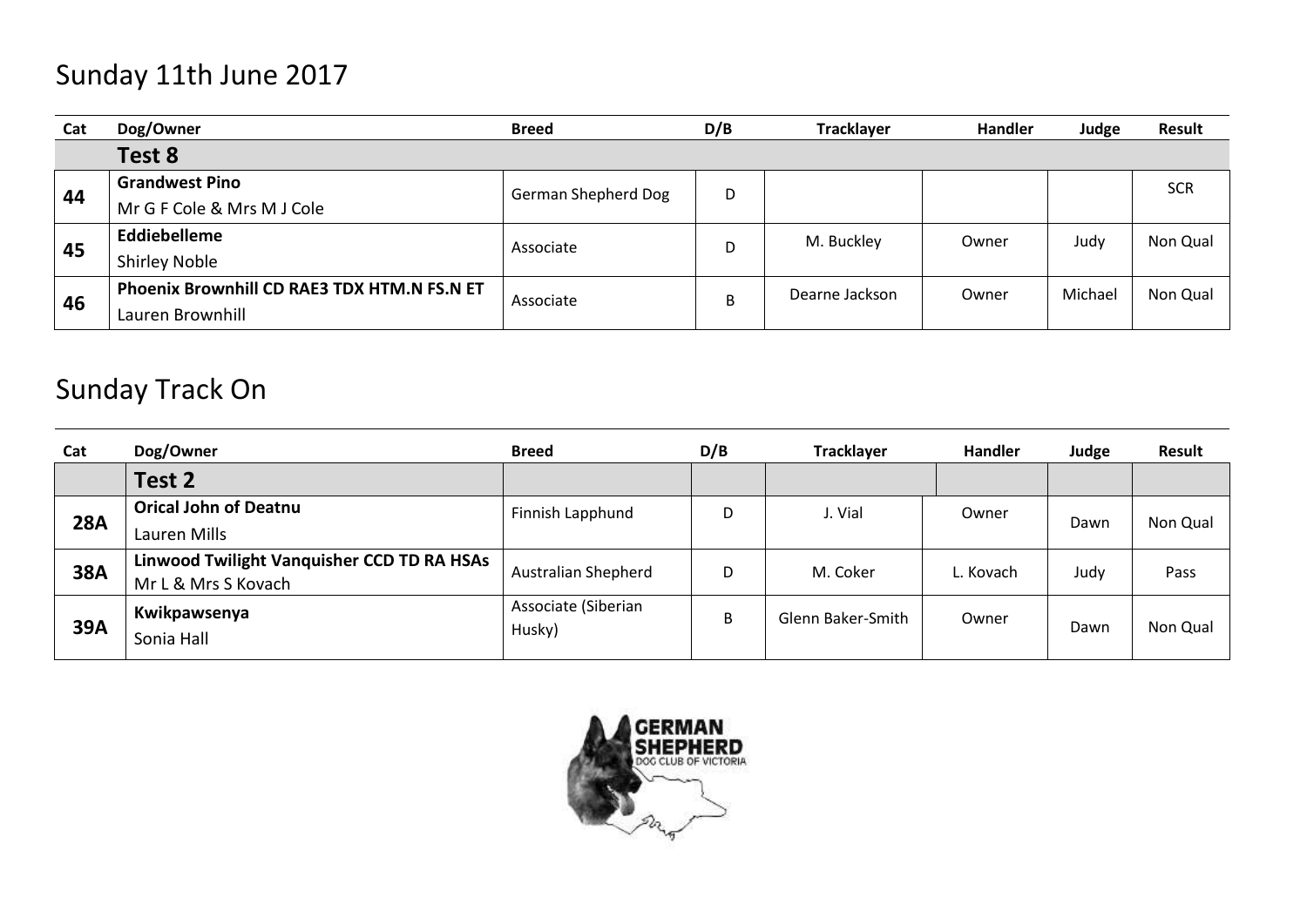# Monday 12<sup>th</sup> June 2017

| Cat | Dog / Owner                                  | <b>Breed</b>               | D/B          | <b>Tracklayer</b> | <b>Handler</b> | Judge   | Result    |
|-----|----------------------------------------------|----------------------------|--------------|-------------------|----------------|---------|-----------|
|     | Test 1                                       |                            |              |                   |                |         |           |
| 47  | <b>Yeoville Rumour Has It</b>                | <b>Border Collie</b>       | D            | Cheryl Mckean     | Owner          | Dawn    | Very Good |
|     | Melisa Champness                             |                            |              |                   |                |         |           |
|     | <b>Glenmave Buccaneer (AI)</b>               | Nova Scotia Duck Tolling   | D            | Linda Day         | Owner          | Dawn    | Good      |
| 48  | Patricia Anne Mann                           | Retriever                  |              |                   |                |         |           |
|     | Test 2                                       |                            |              |                   |                |         |           |
| 49  | <b>Brandymuzza CCD RAE</b>                   | Associate                  | B            | Cheryl McKean     | Owner          | Dawn    | Non Qual  |
|     | <b>K&amp;K Hourticolon</b>                   |                            |              |                   |                |         |           |
|     | RO Ch Dual Ch (O) O Gr Ch Cosalta G'Day Roxy |                            |              |                   |                |         |           |
| 50  | UDX RAE JDX AD ET (Imp NZ)                   | Poodle Standard            | B            | Linda Johnson     | Ken Mackay     | Dawn    | Good      |
|     | Linda Johnson                                |                            |              |                   |                |         |           |
| 51  | <b>Minamere Ravel</b>                        | Labrador                   | B            | Deb Hamilton      | Jude Lowe      | Michael | Good      |
|     | Ms DL McInerney                              |                            |              |                   |                |         |           |
| 52  | <b>Ellagant Poison Ivy At Mysqll</b>         | <b>Australian Shepherd</b> | B            | W. Mossop         | R. Hamilton    | Judy    | Very Good |
|     | Miss R Hamilton & Mrs A Richardson           |                            |              |                   |                |         |           |
|     | Test <sub>3</sub>                            |                            |              |                   |                |         |           |
| 53  | Jatull Justa Gem Taj (AI)                    | <b>German Shepherd Dog</b> | D            | Sue Kovach        | Owner          | Dawn    | Very Good |
|     | Bharat. Vyas                                 |                            |              |                   |                |         |           |
| 54  | Kiriel The Lady Of The Lake CCD RA           | Golden Retriever           | <sub>B</sub> | H. Den Hartog     | C. Devline     | Michael | Non Qual  |
|     | C & D Devlin                                 |                            |              |                   |                |         |           |
|     | Ch Dixiedaly jack Black JD RA ET             | <b>Manchester Terrier</b>  | D            | E. Catton         | Owner          | Judy    | Good      |
| 55  | Di. Costello                                 |                            |              |                   |                |         |           |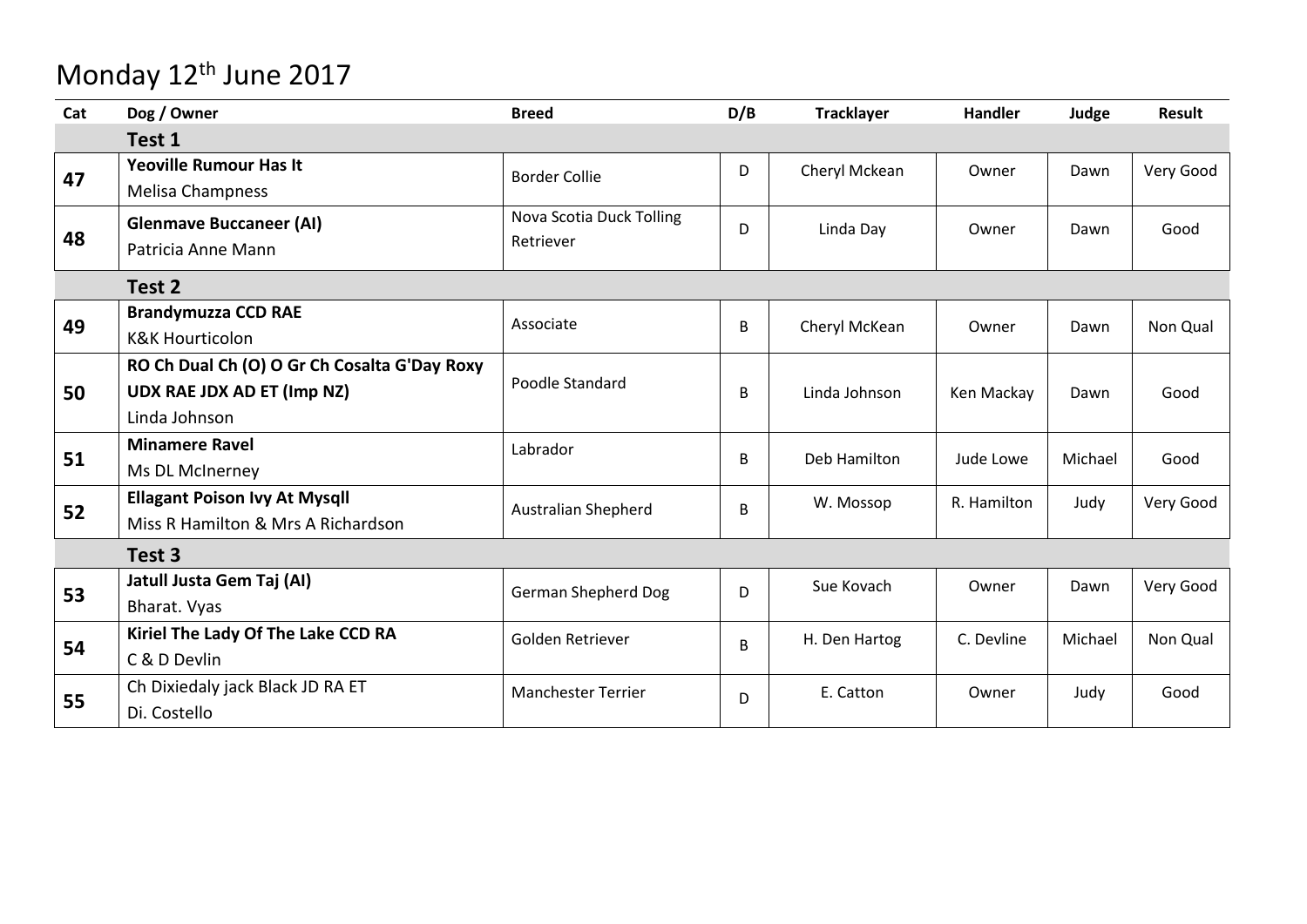# Monday 12<sup>th</sup> June 2017

| Cat | Dog / Owner                                                                                | <b>Breed</b>                           | D/B | <b>Tracklayer</b> | <b>Handler</b>     | Judge   | Result    |
|-----|--------------------------------------------------------------------------------------------|----------------------------------------|-----|-------------------|--------------------|---------|-----------|
|     | Test 4                                                                                     |                                        |     |                   |                    |         |           |
| 56  | <b>Lumineux Firestorm TD</b><br>Mr G & Mrs P Roberts                                       | <b>Belgian Shepherd</b><br>(Tervueren) | D   | Les Rudling       | Pat Roberts        | Michael | Non Qual  |
| 57  | <b>Kazkiri Smoke and Mirrors TD</b><br>Mr Justin Morton and Miss Stacey Cumming            | <b>German Shepherd Dog</b>             | B   | Gayle Johnston    | Justin<br>Morton   | Dawn    | Good      |
| 58  | Ch/Neut Ch Hideherder Strike a Light CDX ADX<br><b>JDX RAE RM TD GD ET</b><br>Di. Costello | Australia Stumpy Tail Cattle<br>Dog    | D   | E. Catton         | Owner              | Judy    | Very Good |
|     | Test 5                                                                                     |                                        |     |                   |                    |         |           |
| 59  | <b>Kptlonglocks Storm Bringer</b><br>J & C Hodges                                          | <b>German Shepherd Dog</b>             | D   | W. Mossop         | G. Baker-<br>Smith | Judy    | Good      |
|     | Test <sub>6</sub>                                                                          |                                        |     |                   |                    |         |           |
| 60  | RO Ch GiDay Quicksliver Daisy CDX TD RAE ET<br>Linda Johnson                               | Poodle Standard                        | B   | Sue Kovach        | Ken Mackay         | Dawn    | Good      |
|     | Test 7                                                                                     |                                        |     |                   |                    |         |           |
| 61  | <b>Echuca</b><br>Cheryl Mckean                                                             | Associate                              | B   | Les Kovach        | Owner              | Dawn    | Very Good |
| 62  | <b>Kilwarren Monalisa Smile TDX</b><br>Mrs Pat Fuhrmeister                                 | <b>Shetland Sheepdog</b>               | B   | M. Coker          | R. McLeod          | Judy    | Non Qual  |
| 63  | <b>Dalcach Constant Stella RN TDX</b><br>Robyn Walls                                       | Dachshund (Smooth)                     | B   | Les Rudling       | Owner              | Michael | Non Qual  |